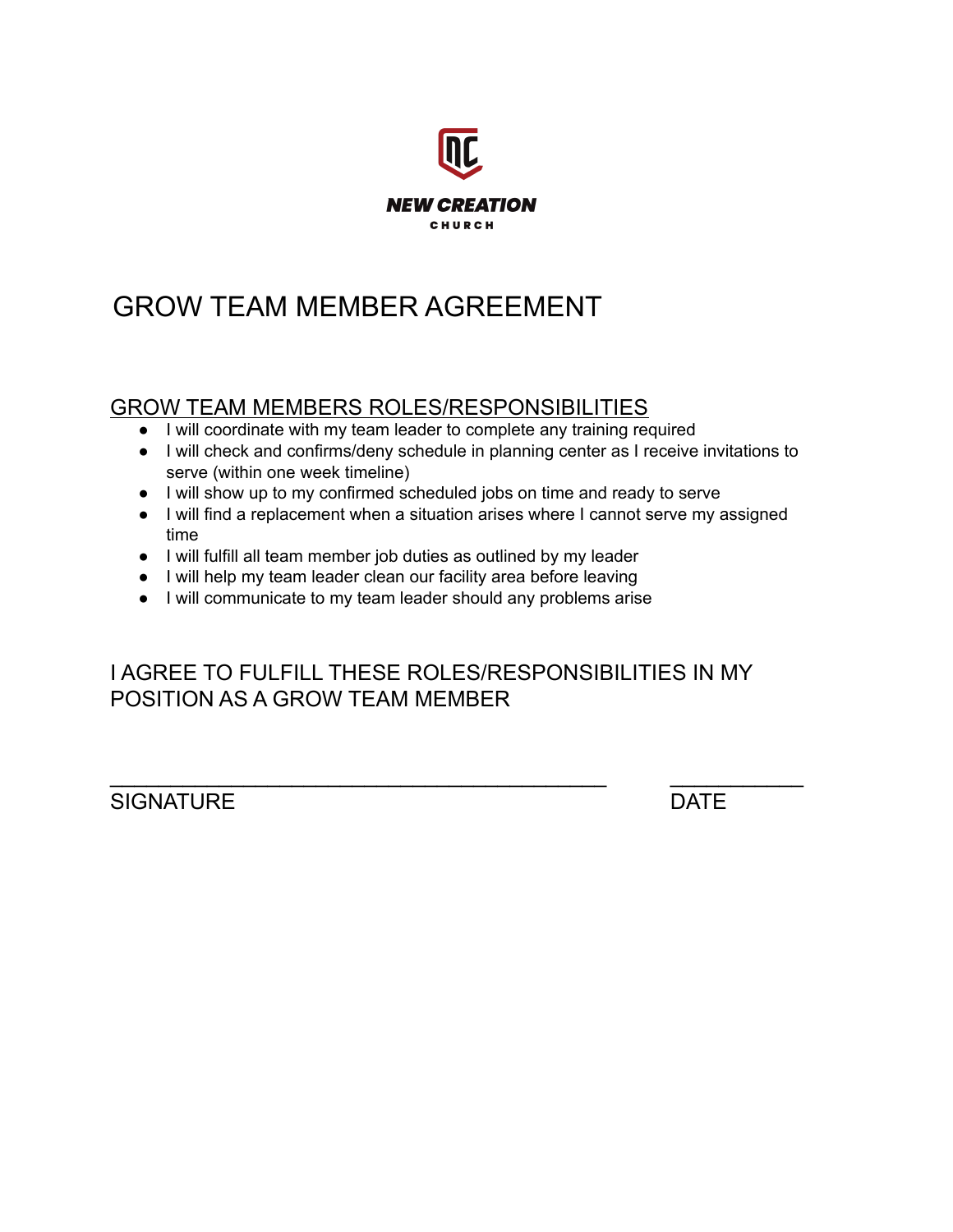## LEADERSHIP HONOR CODE

As an essential part of the New Creation Church Leadership family, you have a responsibility to develop and exhibit mature Christian behavior. This should be the basic premise of your desire to participate in a servant-leader position here at New Creation Church.

While serving the Body of Christ as a servant-leader at New Creation Church, you pledge to present a good appearance at all times. In both attire and behavior, you should strive to demonstrate Biblical standards in all situations.

As Christians, the way we present ourselves to others is of vital importance to the way others perceive Christ. Our conduct should never be an embarrassment to Christ, but should exemplify the best qualities of a mature believer and servant-leader.

Exemplifying the highest moral commitment, New Creation Church' leaders are to maintain a disciplined life of Bible reading, prayer, and fasting. You must also refrain from such things as:

- Gambling
- Indulging in much wine or other alcoholic beverages
- Dishonest gain
- Illicit drugs
- Pornography
- Sexual immorality (sexual activity outside of marriage)
- All behaviors which might cause Christ to grieve and others to stumble

By providing an example in speech and action, we encourage others to grow in Christ and become servant-leaders themselves. This is a way of life measured by the heart and commitment of each leader in the New Creation Church family. We should regard it as an essential part of our development, not as an imposition or restriction.